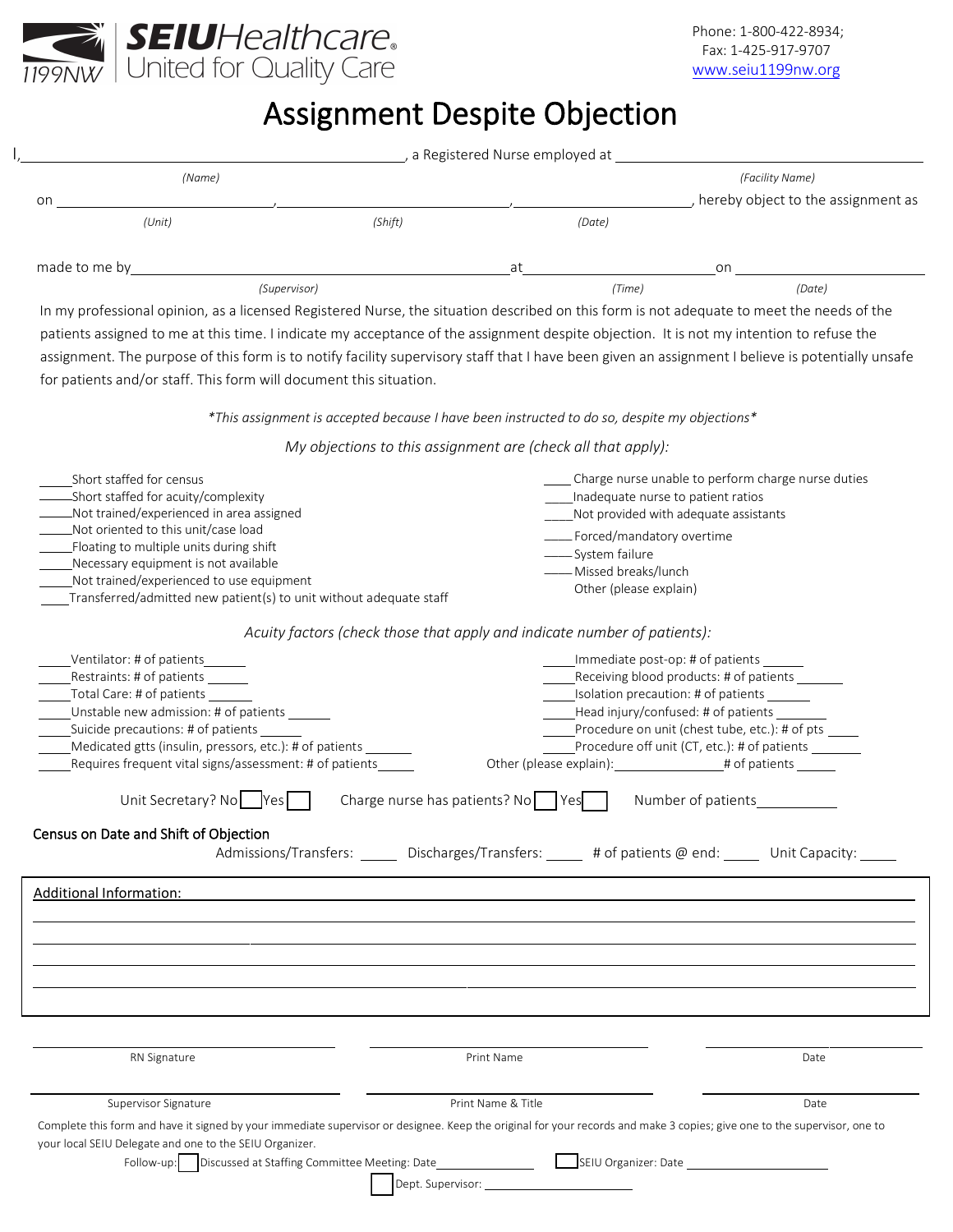

## **ASSIGNMENT DESPITE OBJECTION (ADO) INSTRUCTIONS**

**By completing an Assignment Despite Objection (ADO) Form, you are helping to make a problem known to management. This creates an opportunity for the problem to be addressed. Additionally, you are documenting the facts, which may be helpful to you later if there is a negative outcome.** 

A nurse questioning an assignment should communicate this concern in the following manner:

1) Immediately notify the person responsible for the assignment(s) on that shift (SUS/Manager/Staffing Office, etc) and discuss the concern.

2) The person responsible for making the assignment(s) should then assess options and seek to remedy the situation. When no possible alternatives are identified, the person in charge should contact her/his immediate supervisor on duty.

3) The supervisor should attempt to resolve the situation utilizing available resources as she/he determines appropriate.

4) If the nurse is dissatisfied with the decision of the supervisor, the nurse should initiate an Assignment Despite Objection (ADO) form and, if necessary, a Midas Report, prior to end of the shift.

5) ADO's are investigated by the unit manager. Managers will attend the scheduled Nurse Staffing Committee meeting with the results of the investigation of the ADO. SEIU member leadership and hospital leadership will jointly review all ADO's and recommendations. In some instances, the RN may be asked to attend to speak about their concerns.

6) Nurses who raise assignment concerns should be free from restraint, interference, discrimination, or reprisal.

## **ADO "DO's":**

1. Do notify your SUS and/or manager on call for help as soon as you realize there is a problem. This may be related to patient assignment, situation or staffing levels that are not adequate in your professional judgment to provide proper and safe nursing care.

2. Do state that you will provide the best nursing care you can under the circumstances if help is denied, but the patients have the right to receive safe, professional nursing care.

3. Do familiarize yourself with the standard RN-to-patient ratios on the units you work.

4. Do "tell your story" of the shift. RN/patient ratios are not always the full picture.